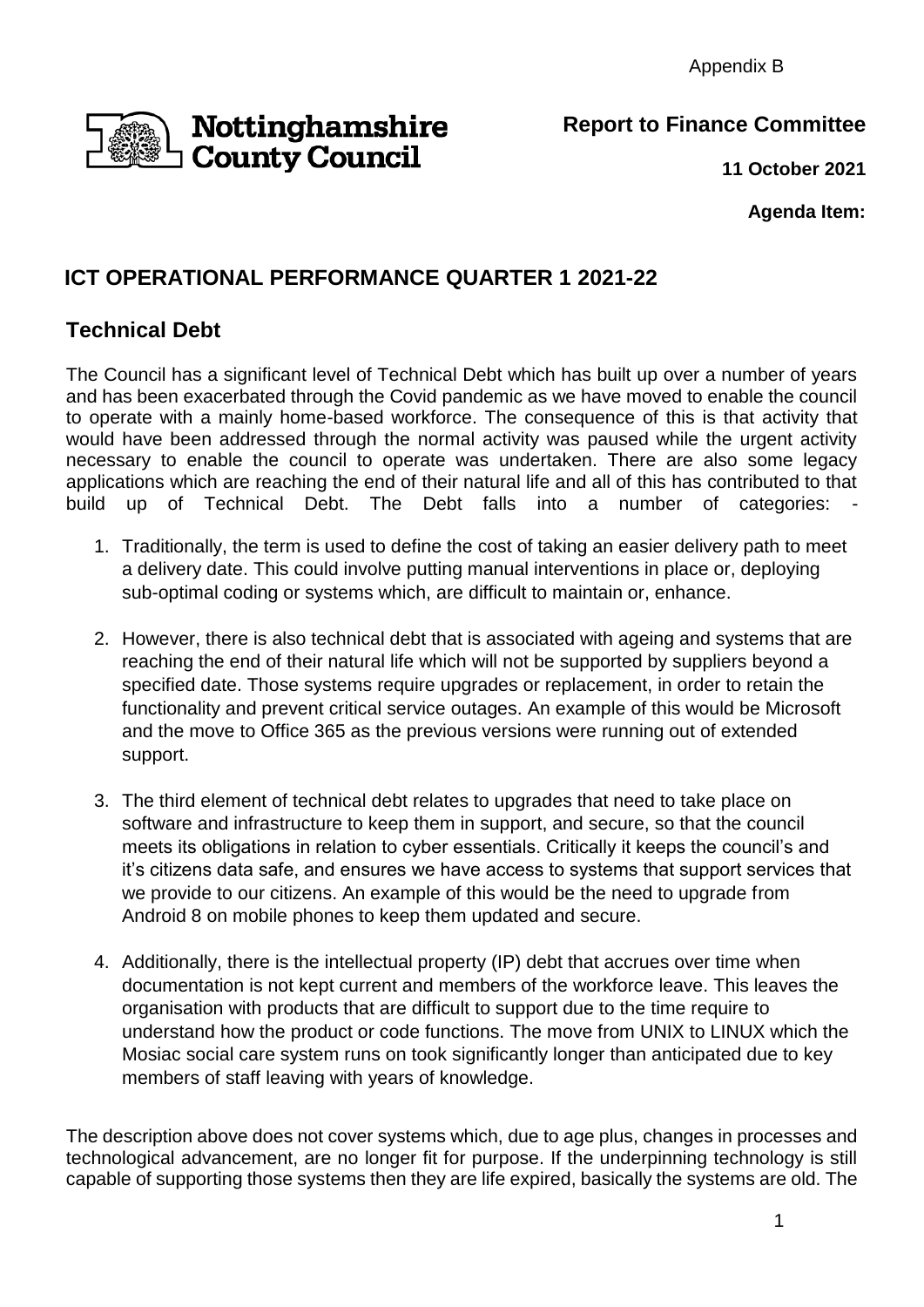replacement / upgrade will be driven by the business areas to more modern offerings that will support new and modern ways of working which should improve how we interact with our users.

One other area that is termed Technical Debt relates to systems that have been procured over time that have similar functionality to one or more other systems. This is extremely common over time in large organisations and leads to a significant amount of duplication. It is not always possible to rationalise down to one common system however, it should be practical to manage the number of duplicates down to reduce the associate costs of supporting multiple systems. An example of this would be the number of user facing portals that appear to be carrying out quite similar functions.

Currently the Council has more than 700 applications across its estate, (5.4 applications per Tech member of staff) based on the size of organisation this appears to be typically double what would normally be expected. The consequence of this is that we have increased costs in supporting duplicate products included in those costs are the staff time occupied in maintaining them, which detracts from the council's ability to change and improve.

An ICT Strategy is under development which among several outcomes will produce options to address the Technical Debt referred to above. By its very nature this will span a number of years due to the amount of Technical Debt the council has, the cost of addressing that debt and the limits in capacity that exist to undertake that work alongside Business as Usual and other priority work for the council.

One area where we can see how this debt has been addressed is related to the Desktop software offer. The provision of the office productivity toolset on the desktop has moved the Council to a Software as a Service (SaaS) model provided by Microsoft. This environment is called Office 365 (O365), and the software is run from a virtual environment that synchronises with your laptop, tablet, PC or, phone.

The software is maintained by Microsoft and regular updates and patches applied automatically. This has removed the burden of maintaining an increasingly complex software environment and allowed the deployment of Teams functionality in an accelerated fashion to support the council through Covid working. It is unlikely that virtual meeting software could have been deployed without this type of infrastructure. It also helps to address aspects of Cyber Essentials that creates an increasing volume of work, to keep data secure, without necessarily adding to business functionality.

The ICT Strategy will look to work with departments to move more of our critical applications to this SaaS model and also to consolidate the applications we have onto those platforms so reducing the overall number of business applications on the estate and the associated overhead in keeping them current and performant.

Where there is not a SaaS offering the approach will be to move systems into the Council's virtual environment (Cloud) which is also provided by Microsoft (Azure). This move will mean the operating systems and infrastructure will be kept up to date and remove that element of Technical Debt that currently sits on the ICT estate.

This move of more applications to the Cloud will need to be undertaken in a planned manner as the costs will move from a model where, "peaks" of capital funding are sought every four years to address legacy equipment, to a model where the revenue costs increase to undertake that refresh